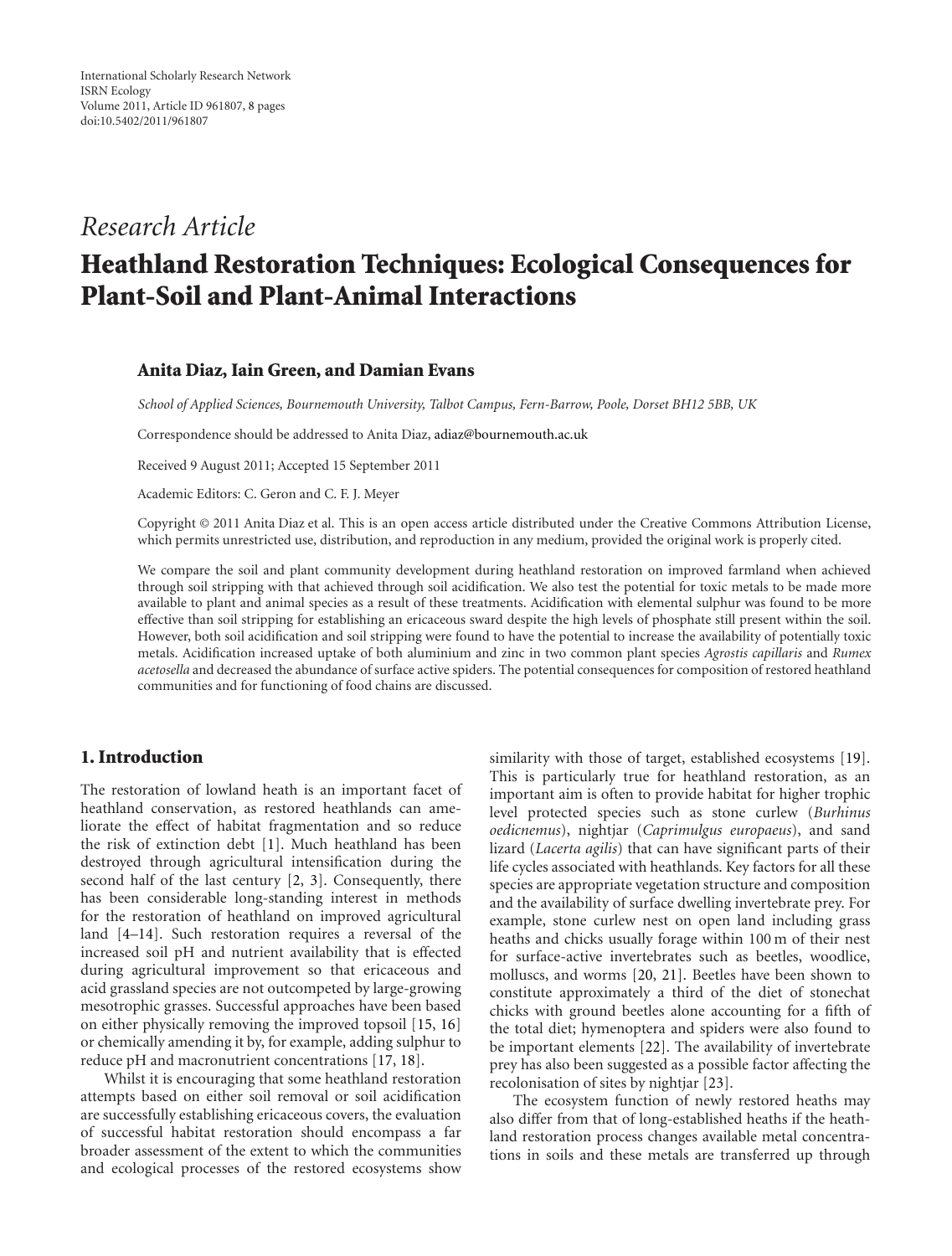tropic levels. Soil acidification, especially below pH 5–5.5, can markedly increase the solubility of potentially toxic metal ions and so increase their mobility into biological systems [\[24,](#page-6-10) [25](#page-6-11)]. Potentially toxic metals (PTMs) can, in extreme cases, cause lethal effects to invertebrates in higher trophic levels [\[26](#page-6-12), [27](#page-6-13)]. However, even relatively low levels of exposure can produce behavioral and sublethal effects that reduce fitness and potentially population size [\[28](#page-6-14)]. Some edaphic invertebrates can accumulate very high levels of trace metals in their bodies when subject to trace metal contamination [\[29,](#page-6-15) [30](#page-6-16)] increasing exposure of their predators to these metals. It is known that this process of metal accumulation can be enhanced by a decrease in the pH of sandy soil [\[31\]](#page-6-17). However, the extent to which potentially toxic metals are mobilised in the soil and transferred through food chains in restored heaths is currently unknown. Potentially toxic metals can reduce the diversity and abundance of both carabid beetles and spiders [\[32](#page-6-18), [33](#page-6-19)]. Thus, changes in these two predator guilds may indicate damaging effects stemming from metal mobilization as well as having implications for higher trophic levels feeding on them.

Existing research on restoration of lowland heath has reported the effect of heathland restoration techniques on soil chemistry and plant communities, but has not yet examined the effect on animal communities nor explored any aspect of ecosystem function of restored heaths. In this paper we present a first attempt to explore these issues by combining the results of three field investigation into heathland restoration by soil stripping and soil acidification. There were three specific objectives: (1) to compare the two methods in terms of how successful they are at producing soil chemical conditions and plant communities that resemble those of adjacent target seminatural heathlands, (2) to test whether PTMs are mobilised and enter food chains via plant uptake as a result of heathland restoration methods and (3) to investigate effects on beetle and spider abundance that may reflect the mobilisation of PTMs.

#### **2. Methods**

*2.1. Study Areas and Experimental Designs.* The first two objectives are examined at the "Dorset" study area which is located near to Corfe Castle, Dorset, England, UK (Latitude: 50.63 Longitude: −2.05) on two contiguous farms (Newlines Farm and Hartland Farm) owned by the National Trust and on adjacent long-established heathland. Until the mid 20th century, the farms were unimproved lowland heathland (Langton Wallis Heath and New Mills Heath) established on a mix of acidic fluvially deposited sands, gravels, and clays of bagshot beds. Agricultural improvement in the latter half of the 20th century involved the addition of rock phosphate (apatite bearing rock  $Ca_{10}(PO_4)6F_2$ ) and chalk and marl (amorphous  $CaCO<sub>3</sub>$ : MgCO<sub>3</sub> at a ratio of approximately 30 : 1) to increase nutrient levels and decrease soil acidity. These treatments raise pH and phosphate levels for many decades. For objective 1, we established a factorial experiment to compare the efficacy for heathland restoration of soil stripping versus soil acidification. In each of five

fields on each farm, we set up a  $50 \text{ m} \times 50 \text{ m}$  sulphur treatment plot, a soil stripped treatment plot, and a control. Fields were chosen to be as homogeneous as possible, and treatment plots were arranged at random on each field. We also sampled 10 areas of heath lying immediately adjacent to the fields to provide a target in terms of soil chemical status and plant and animal community restoration. The elemental sulphur treatment used pellets of Brimestone 90 and was applied as one plot per field in two stages; 2000 kg ha−<sup>1</sup> was applied in May 2000 and a further 1600 kg ha−<sup>1</sup> at the end of March 2001. This resulted in a total dose of 3600 kg ha−<sup>1</sup> which lies within the range reported as successful in supporting the growth of acid grassland and ericaceous species by previous research [\[11\]](#page-6-20). The elemental sulphur is converted to sulphuric acid over a period of months by microbial oxidation. The soil stripping treatment plots were set up in March 2001 and soil was stripped down to a depth of 20 cm. Clippings of C*alluna vulgaris* (L.) Hull. bearing seed were sown on all 30 farmland plots in November 2001, and spread at a rate of twice the area from which the clippings had been obtained [\[34](#page-6-21)].

For objective 2, we investigated the effect of different application rates of elemental sulphur on potentially toxic metal uptake by plants by examining uptake by two key plant species: *Agrostis capillaris* L. and R*umex acetosella* L. These species were chosen because they are abundant on lowland acid grassland and heaths and are two of the first species to colonise heathland restoration sites. Fifteen plots measuring  $4 \text{ m} \times 4 \text{ m}$  were set up in a fully randomised design on improved pasture at the Hartland site. The treatment applications rates were, 0, 900, 1800, 2400, and 3600 kg ha−1. There were three replicates per treatment. In each plot, ten random shoots were collected of each species. These were collected two years after treatment application during initial sward establishment. The third objective was examined at another study area "Pembrokeshire" which is located on Trehill farm near Marloes, Pembrokeshire, Wales, UK (Latitude: 51.73167, Longitude: −5.19333). The reason for this was that this site afforded a range of different sulphur application rates at a patch scale that was larger than typical home ranges for beetles and spiders. Consequently we were able to assess the effects of soil acidification on the invertebrates living under a wide range of specific level of soil acidification. Trehill Farm is owned by the National Trust and was heathland that was lost to improvement for arable production in the 20th century. In 2004, ground-up lumps of elemental sulphur originating from Chevron-Texaco's Pembroke refinery sulphur emissions recovery system were applied across approximately 200 ha. The nature of the variable sized pieces of sulphur and of the spreading process, using a conventional lime spreader, resulted in uneven application rates which we were able to make use of for addressing objective 3.

*2.2. Soil Chemistry Sampling and Analysis.* Bulk soil samples comprising 25 random subsamples were taken from the top 10 cm of the AP horizon of each of the 30 plots of the "Dorset" study site and 100 subsamples in the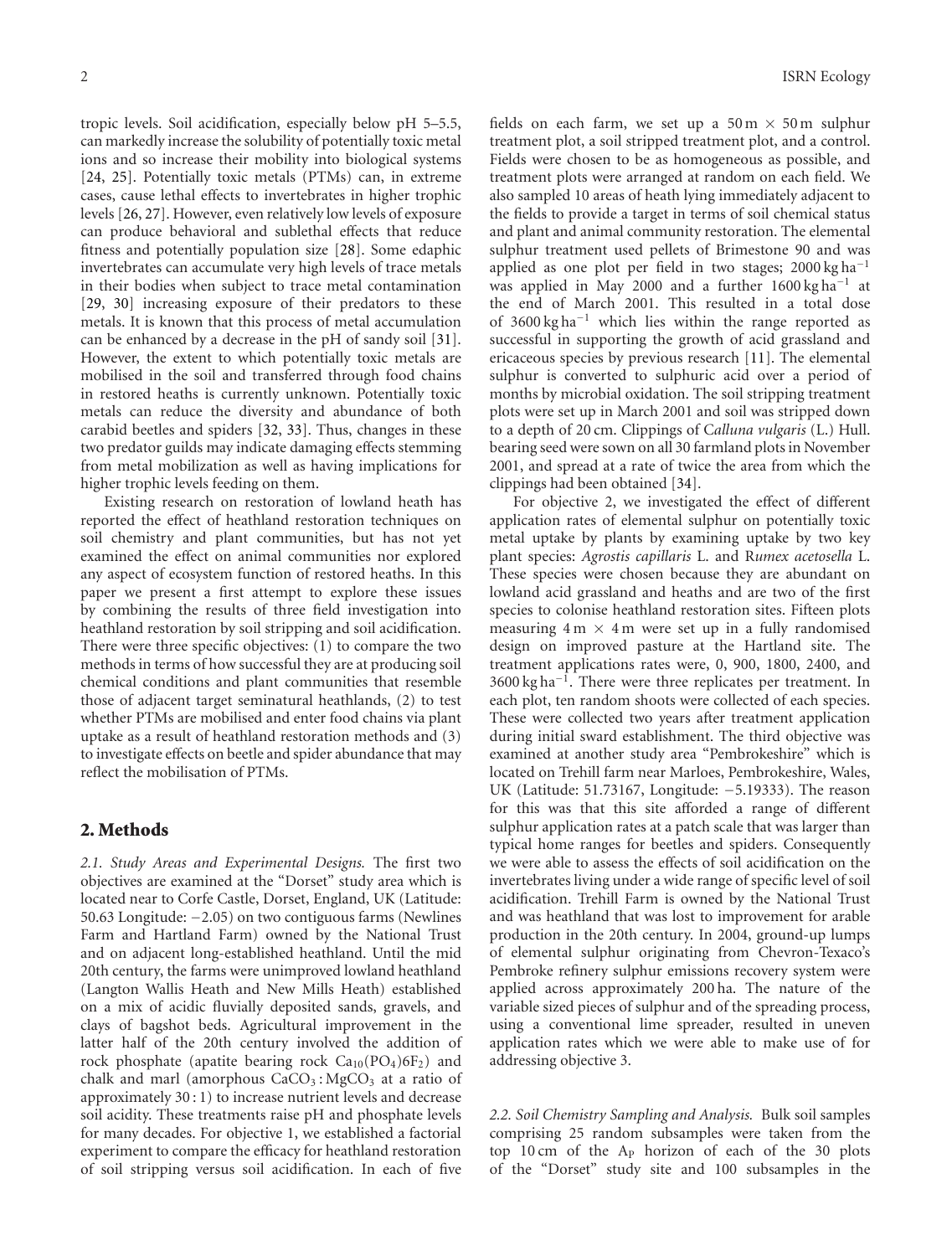"Pembrokeshire" study site in June 2006. Soil samples were air-dried and ground gently before being passed through a 2 mm plastic sieve. Subsequent soil analysis was carried out in duplicate on this fraction. Soil pH was determined in a 2.5 : 1 water soil suspension. Extractable (i.e., in the soil solution or bound to cation exchange sites of the soil solid phase) concentrations of Ca, K, and Mg in soil were determined by extraction from 10 g of soil in 50 mL of 1 M ammonium nitrate after shaking for 30 min. Extracts were filtered through Whatman no. 2 filter paper [\[35\]](#page-6-22). Extractable Fe concentrations were determined by extraction from 10 g of soil with 50 mL of 0.05 M EDTA disodium salt. Soil and extractant were shaken at 20◦C for 1 hr before being past through a Whatman no. 40 filter paper. Exchangeable and easily reduceable Mn were determined by extraction by 0.2% m/V quinol in 1 M ammonium acetate from 10 g of soil. Soil and extractant were shaken for 30 min and allowed to stand for 6 hr (with frequent, periodic shaking) before being passed through a Whatman no. 40 filter paper [\[34\]](#page-6-21). Concentrations of Ca, Fe, K, Mg, and Mn in extracts were determined by inductively coupled plasma optical emission spectroscopy (ICP-OES). Extractable Al concentrations in the soil were determined by extraction with Morgan's reagent (1.25 M ammonium acetate acidified to pH 4.8 with acetic acid). A suspension was formed from 10 g of soil and 50 mL of reagent, which was left to stand for 2 hr before being filtered and made up to a final volume of 100 mL [\[36](#page-6-23)]. Extractable and water-soluble S was determined as sulphate extracted from 10 g of soil by 50 mL of 0.016 M Potassium dihydrogen orthophosphate [\[37\]](#page-6-24). Concentrations of Al and S in extracts were determined by ICP-OES. Plant available phosphorous was determined by shaking 0.5 g of soil with 100 ml of sodium bicarbonate (pH 8.5) for 30 min at temperature of 20◦C, before filtering the extract through a Whatman no. 2 filter paper [\[38\]](#page-6-25). Phosphorous concentration in extracts was subsequently determined using the molybdenum blue method [\[39\]](#page-6-26).

*2.3. Vascular Plant Community Sampling and Analysis for Objective 1.* In June 2006, the percentage cover of each vascular plant species was measured as the mean % cover from ten random  $2 m \times 2 m$  quadrats per plot. Univariate statistical analyses were carried out using SPSS 15, and multivariate analyses were carried out using nonmetric multidimensional scaling (MDS) of square root transformed data using PRIMER 5 [\[40](#page-6-27)].

*2.4. Plant Metal Uptake for Objective 2.* Plant samples were washed in 0.1% detergent solution and then in two washes of distilled water to remove adhered particles. Samples were then dried at 70◦C for 48 hrs, before being homogenised by milling in a rotary mill. Duplicate 0.25 g subsamples of milled plant material were digested in 70% nitric acid for 15 hrs, before being made up to a volume of 25 mL [\[41\]](#page-7-0). Extracts were then analysed for Al, Cu, and Zn by ICP-OES. Treatments were compared statistically by the Kruskal-Wallis test using SPSS v 15, as no single transformation successfully homogenised all variances.

*2.5. Invertebrate and Soil Sampling for Objective 3.* The surface active spiders and beetles were sampled by placing pitfall traps (6 cm in diameter and 7 cm in depth) in ten random locations across each field in which sulphur had been applied at Trehill. Each pitfall was half filled with 0.1% detergent solution and was left in place for 4 days. Soil samples were taken from within 5 m of each pitfall and analysed as described above.

#### **3. Results**

*3.1. Soil Chemistry.* There were significant differences in soil chemistry between treatments, control mesotrophic pasture, and heaths for all factors except concentration of iron [\(Table 1\)](#page-3-0). The sulphur treatment resulted in a pH significantly below that of the control grassland and similar to that of the heath target, whilst the soil stripped treatment failed to produce a significant change in pH from the control (Tables [1](#page-3-0) and [2\)](#page-3-1). However, the sulphur treatment also produced significantly increased levels of available phosphate compared even to the control, whilst the soil stripped treatment reduced levels of phosphate below those of even the heath soils (Tables [1](#page-3-0) and [2\)](#page-3-1). The soil stripped treatment was also more effective in reducing availability of potassium, calcium, and magnesium. Both the treatments, particularly the soil stripped treatment, increased the availability of Al (Tables [1](#page-3-0) and [2\)](#page-3-1). Bonferroni adjustments were not applied as all the effects highlighted above have *P* values well below  $P = 0.05$ .

*3.2. Vascular Plant Community.* Growth of *Calluna vulgaris* was much greater in the sulphur treatment that in the soil stripped treatment [\(Table 3\)](#page-3-2). The other species that established quickly and grew abundantly in the sulphur treatment were *Rumex acetosella* and *Agrostis capillaris*. The soil stripped treatment has a more diverse species composition, the most abundant grasses were *Holcus lanatus* and A. *capillaris* and common forbs were R. *acetosella*, *Plantago lanceolata,* and *Hypochoeris radicata* [\(Table 3\)](#page-3-2). Community analysis by MDS and ANOSIM found that the sulphur treatment produced a community that was not significantly different to that of the target heath ( $R = 0.058$ ,  $P = 0.176$ ), whereas the soil stripped treatment did not ( $R = 0.986$ ,  $P =$ 0*.*001) [\(Figure 1\)](#page-4-0). Both treatments produced communities significantly different from the control mesotrophic grassland community [\(Figure 1\)](#page-4-0).

*3.3. Plant Metal Uptake.* Plants of *R. acetosella* and *A. capillaris* growing in soils treated with higher sulphur application levels were found to accumulate significantly higher concentrations of both Al  $(H = 11.1, P =$ <sup>0</sup>*.*025, *<sup>H</sup>* <sup>=</sup> <sup>13</sup>*.*8, and *<sup>P</sup>* <sup>=</sup> <sup>0</sup>*.*008 for *R. acetosella* and *A. capillaris* resp.) and Zn (*<sup>H</sup>* <sup>=</sup> <sup>11</sup>*.*6, *<sup>P</sup>* <sup>=</sup> <sup>0</sup>*.*021, *<sup>H</sup>* <sup>=</sup> 14.5, and  $P = 0.006$  for *R. acetosella* and *A. Capillaries*, resp.) in their shoots [\(Table 4\)](#page-4-1). Neither species accumulated higher concentrations of Cu in their shoots as a consequence of soil acidification with elemental sulphur.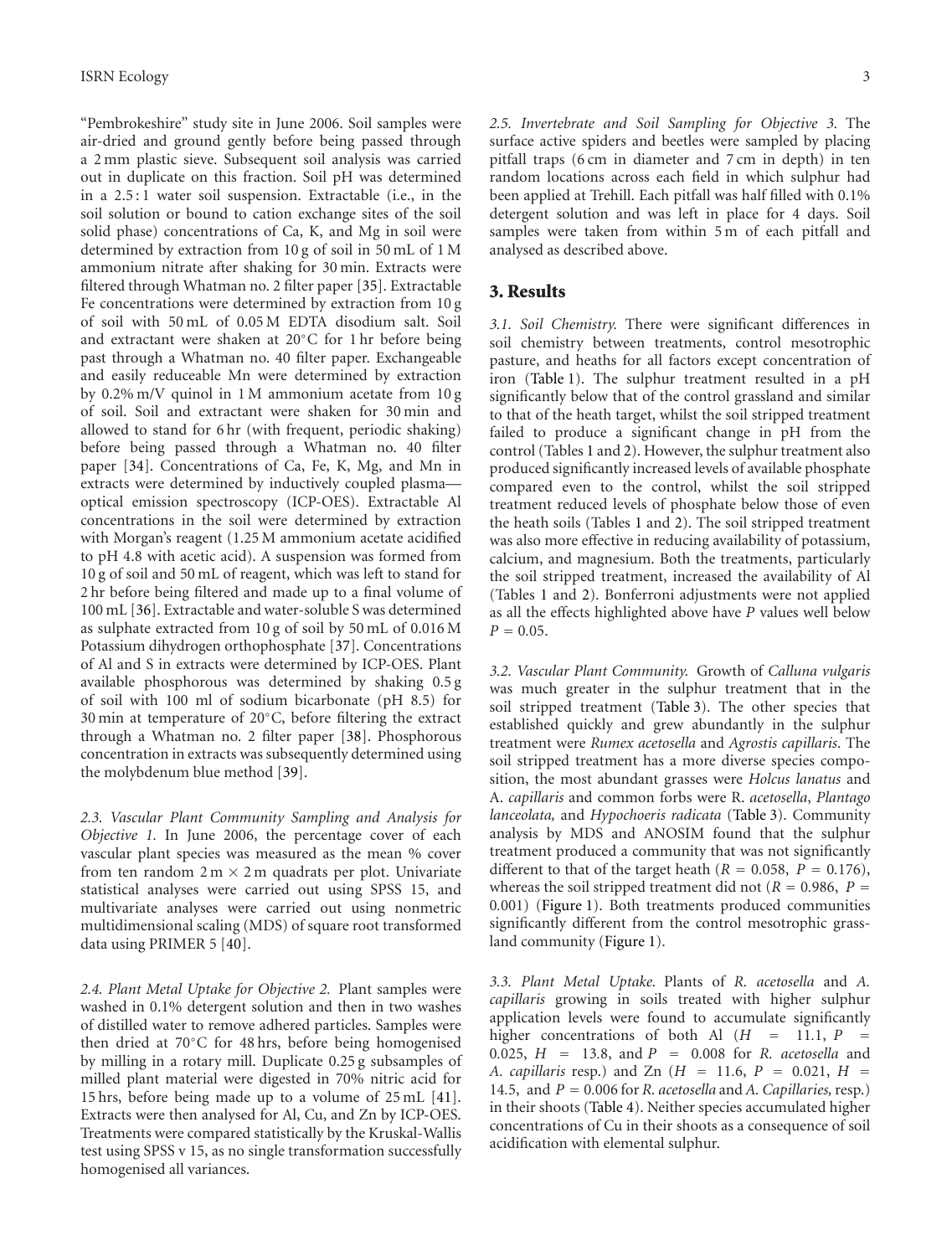<span id="page-3-0"></span>

| Soil attribute | Treatment |                   |               |           | H     | $\boldsymbol{P}$ |
|----------------|-----------|-------------------|---------------|-----------|-------|------------------|
|                | Control   | Elemental sulphur | Soil stripped | Heathland |       |                  |
| pH             | 5.7       | 4.7               | 6.3           | 4.1       | 30.22 | < 0.001          |
| Phosphate      | 10.9      | 15.3              | 7.7           | 12.5      | 14.32 | 0.003            |
| Potassium      | 41.6      | 33.9              | 29.7          | 23.9      | 8.30  | 0.040            |
| Calcium        | 1177.5    | 578.5             | 520.5         | 333.5     | 18.20 | < 0.001          |
| Magnesium      | 68.6      | 28.7              | 31.8          | 23.2      | 18.82 | < 0.001          |
| Manganese      | 2.5       | 1.3               | 1.2           | 3.5       | 10.60 | 0.014            |
| Iron           | 322.8     | 318.5             | 421.4         | 188.1     | 6.79  | 0.079            |
| Sulphur        | 13.5      | 20.3              | 15.3          | 62.9      | 19.73 | < 0.001          |
| Aluminium      | 5.2       | 18.1              | 68.6          | 5.8       | 15.51 | 0.001            |

Table 1: Chemical soil attributes across each treatment, control, and target heathland. Concentrations are in mgL−1. H= Kruskal-Wallis test statistic.

<span id="page-3-1"></span>Table 2: Levels of significance for Mann -Whitney U comparisons between each treatment and both the control and target conditions (10 replicates per treatment).

| Soil attribute |                        |                   |                              |                            |
|----------------|------------------------|-------------------|------------------------------|----------------------------|
|                | Sulphur and<br>control | Sulphur and heath | Soil stripped and<br>control | Soil stripped and<br>heath |
| pH             | < 0.001                | 0.230             | 0.058                        | < 0.001                    |
| Phosphate      | 0.044                  | 0.239             | 0.018                        | 0.005                      |
| Potassium      | 0.469                  | 0.036             | 0.080                        | 0.237                      |
| Calcium        | 0.007                  | 0.307             | 0.001                        | 0.130                      |
| Magnesium      | 0.001                  | 0.104             | 0.002                        | 0.150                      |
| Manganese      | 0.058                  | 0.031             | 0.019                        | 0.012                      |
| Iron           | 1.000                  | 0.023             | 0.130                        | 0.130                      |
| Sulphur        | 0.034                  | 0.002             | 0.762                        | 0.001                      |
| Aluminium      | 0.427                  | 0.112             | 0.002                        | 0.001                      |

<span id="page-3-2"></span>Table 3: Mean % abundance per treatment of vascular plant species. Only species that occurred in *>*10% of the quadrats are listed here. H= Kruskal-Wallis test statistic.

| Species               | Treatment |                      |               |           |      | $\boldsymbol{P}$ |
|-----------------------|-----------|----------------------|---------------|-----------|------|------------------|
|                       | Control   | Elemental<br>sulphur | Soil stripped | Heathland | H    |                  |
| Achillea millefolium  | 15.0      | 0.0                  | 1.3           | 0.0       | 32.8 | < 0.001          |
| Agrostis cepilleris   | 7.6       | 14.3                 | 8.5           | 11.2      | 3.6  | 0.310            |
| Anthoxanthum odoratum | 3.8       | 2.0                  | 3.2           | 0.0       | 7.7  | 0.053            |
| Bromus mollis         | 2.3       | 0.0                  | 0.5           | 0.0       | 18.1 | < 0.001          |
| Calluna vulgaris      | 0.0       | 65.0                 | 5.1           | 79.5      | 34.2 | < 0.001          |
| Dectylis glomerata    | 8.2       | 0.0                  | 1.6           | 0.0       | 27.3 | < 0.001          |
| Elymus repens         | 24.0      | 0.0                  | 1.5           | 0.0       | 33.1 | < 0.001          |
| Festuca rubra         | 4.3       | 0.0                  | 2.3           | 0.0       | 19.9 | < 0.001          |
| Holcus lanatus        | 13.7      | 2.7                  | 10.2          | 2.2       | 19.3 | < 0.001          |
| Hypochoeris radicata  | 2.3       | 0.0                  | 2.4           | 0.3       | 19.7 | < 0.001          |
| Lolium perenne        | 29.5      | 0.0                  | 2.3           | 0.0       | 32.4 | < 0.001          |
| Plantago lanceo/ata   | 5.3       | 0.2                  | 5.5           | 0.0       | 29.3 | < 0.001          |
| Ranunculus repens     | 3.3       | 0.0                  | 2.4           | 0.0       | 18.2 | < 0.001          |
| Rumex acetocella      | 0.3       | 8.5                  | 7.3           | 5.2       | 18.9 | < 0.001          |
| Senecio jacobaea      | 1.8       | 0.0                  | 1.0           | 0.0       | 11.5 | 0.009            |
| Trifolium repens      | 3.4       | 0.0                  | 3.0           | 0.0       | 20.0 | < 0.001          |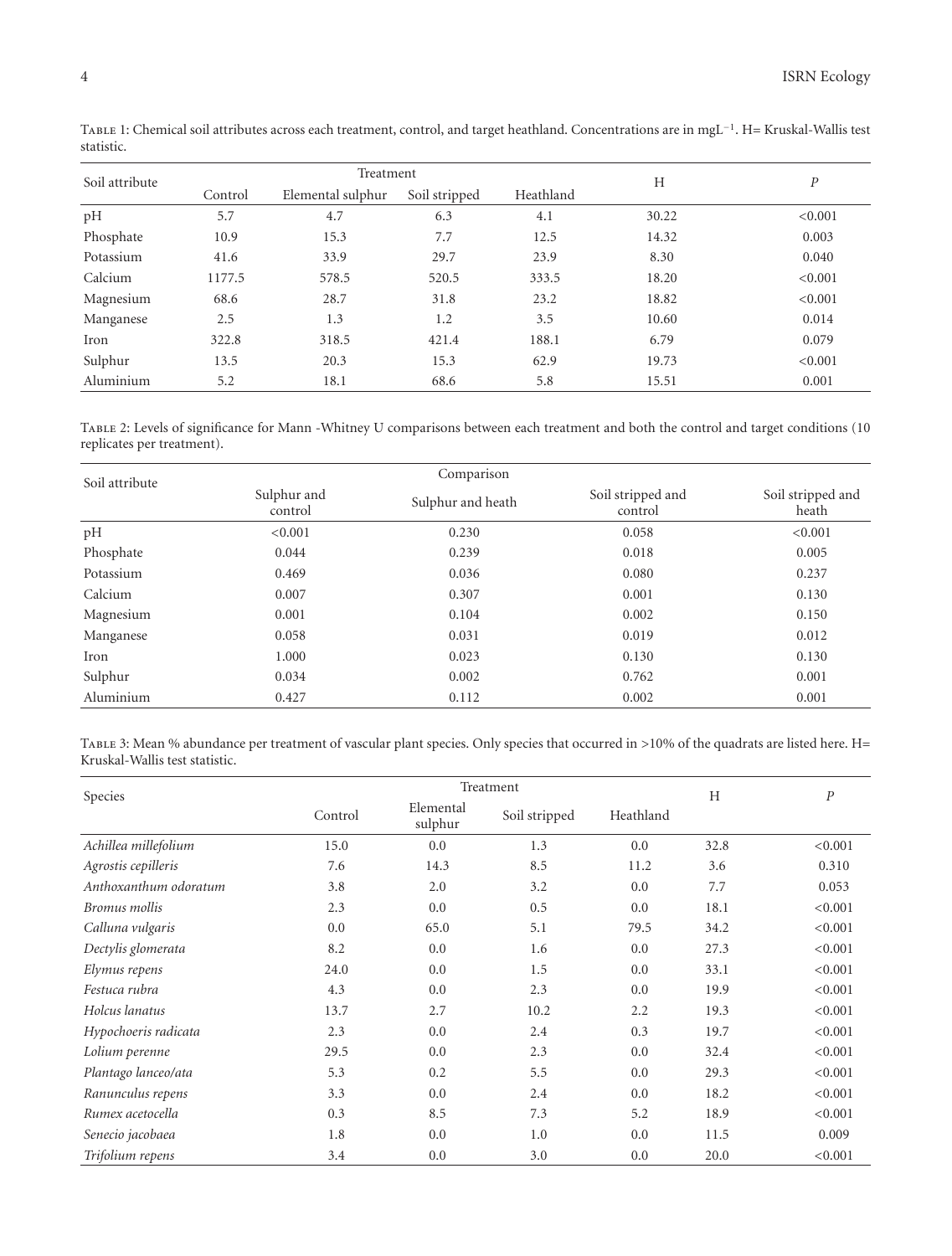<span id="page-4-1"></span>

| Element | Species       | Sulphur treatment |                |                |                |                 |  |  |
|---------|---------------|-------------------|----------------|----------------|----------------|-----------------|--|--|
|         |               |                   | 900            | 1800           | 2400           | 3600            |  |  |
| Al      | R. acetosella | $14.3 \pm 2.1$    | $23.5 \pm 1.5$ | $24.6 \pm 2.1$ | $44.4 \pm 9.6$ | $54.3 \pm 26.3$ |  |  |
|         | A. capillaris | $5.1 \pm 1.0$     | $9.2 \pm 1.6$  | $15.5 \pm 4.2$ | $4.0 \pm 0.8$  | $3.7 \pm 0.9$   |  |  |
| Сu      | R. acetosella | $3.1 \pm 0.6$     | $3.3 \pm 0.5$  | $3.3 \pm 0.3$  | $4.3 \pm 0.6$  | $3.4 \pm 0.4$   |  |  |
|         | A. capillaris | $3.9 \pm 0.2$     | $3.2 \pm 0.1$  | $4.4 \pm 0.7$  | $3.9 \pm 0.3$  | $4.2 \pm 0.5$   |  |  |
| Zn      | R. acetosella | $26.6 \pm 1.5$    | $46.1 \pm 3.3$ | $66.6 \pm 9.4$ | $70.8 \pm 3.1$ | $91.6 \pm 4.5$  |  |  |
|         |               |                   |                |                |                |                 |  |  |

*A. capillaris* <sup>31</sup>*.*<sup>1</sup> <sup>±</sup> <sup>3</sup>*.*5 26*.*<sup>9</sup> <sup>±</sup> <sup>2</sup>*.*9 38*.*<sup>2</sup> <sup>±</sup> <sup>2</sup>*.*9 37*.*<sup>0</sup> <sup>±</sup> <sup>1</sup>*.*5 42*.*<sup>0</sup> <sup>±</sup> <sup>1</sup>*.*<sup>4</sup>

Table 4: Effect of application level (0.900, 1800, 2400, and 3600 Kg ha−1) of the elemental sulphur treatment on uptake of potentially toxic metals into the shoots of two plant species.



<span id="page-4-0"></span>FIGURE 1: MDS plot showing the differences in overall plant community composition of the ten replicates from each treatment compared to control mesotrophic grasslands and targets heaths. The plots grouped most closely with the target heath plots in the MDS are the sulphur plots. This indicates that these are the plots with plant communities that most closely resemble the target heath communities.

*3.4. Beetle and Spider Abundance Effects.* Beetle abundance showed no significant relationship with soil pH (*<sup>r</sup>* <sup>=</sup> <sup>0</sup>*.*29, *<sup>P</sup>* <sup>=</sup> <sup>0</sup>*.*064), but spider abundance showed a significant positive correlation with soil pH ( $r = 0.44$ ,  $P = 0.002$ ). The similar relationships were found for soil available Al, and beetle abundance showed no correlation ( $r = -0.18$ ,  $P =$ 0*.*13), whereas spider abundance was significantly and negatively correlated ( $r = -0.36$ ,  $P = 0.023$ ). As available Al concentrations in soil can be correlated with pH, a partial correlation was conducted to determine if spider abundance was still correlated with the available Al concentration in the soil when controlling for the effect of soil pH. This showed that a significant correlation still existed ( $r = -0.358$ ,  $P =$ 0*.*003).

### **4. Discussion**

This study has found large differences in the soil chemistry and resulting plant community in heathlands restored by soil stripping and by soil acidification with elemental sulphur. We have found that the elemental sulphur treatment was the most effective in reducing pH and the soil stripped treatment was the most effective in reducing levels of residual phosphate. The consequence of the differences in soil chemistry between treatments in this study was that the elemental sulphur treatment produced a vegetation community that closely resembled that of target heathland, whilst the soil stripping treatment produced a slow-growing, more species diverse, mesotrophic sward. The results for soil-stripping fits with the well-established importance of phosphate in controlling the competitive strength of mesotrophic grasses [\[42\]](#page-7-1). The results for the elemental sulphur treatment suggests a role of low pH in regulating mesotrophic grasses beyond its impact on nutrient availability. Possible mechanisms include direct toxicity effects of  $H_+$  on plants [\[43](#page-7-2)] or an indirect effect of low pH increasing the availability thus toxicity to plants of metals such as Al [\[44](#page-7-3)[–46\]](#page-7-4).

Another factor that may affect the assembly of restored heathland plant and animal communities is the mobilisation of potentially toxic elements up through trophic levels. Our results have shown that both the soil stripping treatment and the soil acidification treatment can increase the exposure of plants to potentially toxic metals although the mechanisms differ. Soil stripping results in plants growing on lower soil horizons which may contain metals leached from the upper horizons. By contrast, soil acidification changes the chemical state, solubility, and, consequently, the mobility of metals in the soil. Overall, the most important parameter in determining bioavailability of potentially toxic metal in soils is pH [\[47](#page-7-5), [48\]](#page-7-6). However, the effect of changing soil pH on the availability of trace metals differs among elements [\[47](#page-7-5), [49\]](#page-7-7).

We found significant increase in plant uptake of aluminium and zinc, but not copper, as a response to soil acidification during heathland restoration. The top application rate assessed (3600 kg ha−1) was the minimum required to control growth of mesotrophic competitive grasses in the quite well improved soils of our study site. A

decrease in soil pH significantly increases the bioavailability of Zn and, when the pH falls below 5, of Al [\[47,](#page-7-5) [48,](#page-7-6) [50\]](#page-7-8). The bioavailability of Cu shows a much weaker relationship with pH and only increases slightly due to increased acidification of the soil [\[47,](#page-7-5) [48\]](#page-7-6). Thus, the acidifying effect of elemental sulphur should be reflected in increased concentrations of these elements in the plant shoots, and this is exactly what was observed in *R. acetosella* and *A. capillaris.* By contrast, Cu concentrations in the plant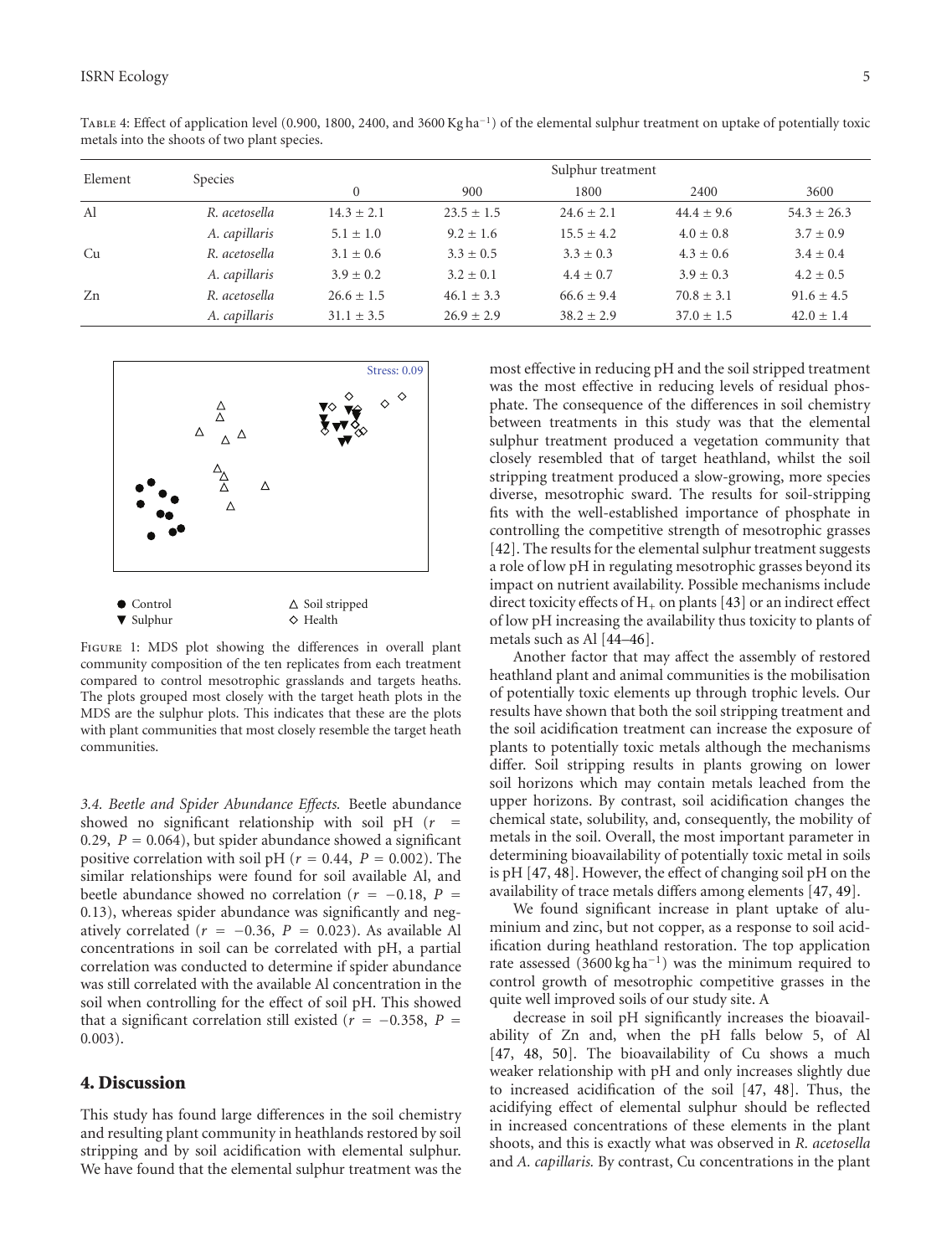shoots were not affected by the elemental sulphur treatment, reflecting the much weaker mobilisation of this element into available forms. Increased availability of metals in the soil does not necessarily result in increased concentrations in plants shoots as many plant species can effectively prevent the translocation of metals to their shoots. Moreover, some species, including *R. acetosella*, have been reported as being able to detoxify Al around its roots by secreting organic acids to bind Al in the soil [\[51\]](#page-7-9). Consequently, increased availability in the soil does not necessarily lead to increased metal concentration in the shoot tissues of all plants. However, our results showed that two species that frequently occur in restored heathland are able to take up Al and Zn and translocate them to their shoots and that this effect increased in proportion to decreasing levels of soil pH. At the highest sulphur amendment rate, there was a 3-fold increases in Al and Zn concentration in the shoots of *R. acetosella*, To put this increase in context, the shoot Zn concentrations found in R*. acetosella* exceed the 95% value for herbage in England, 53.6 mg kg−<sup>1</sup> [\[52](#page-7-10)] by a factor of 1.7.

The results of plant metal uptake demonstrate that two PTM elements were mobilised by the sulphur treatment and entered the food chain. No direct measurements of the Al or Zn concentration were made in beetles and spiders as the inter-specific variation in metal accumulation renders such measurement meaningless in samples where different species are bulked together [\[53\]](#page-7-11). However, correlations show that there is a significant relationship between the abundance of spiders and the available Al concentration in the soil. Beetle abundance showed no affect. Thus, there were greater numbers of surface active beetles than spiders in soils with higher Al levels.

The mobility and toxicity of Al in terrestrial ecosystems has been very poorly studied. However, [\[54](#page-7-12)] showed that Al can be transferred through invertebrate food chains and that invertebrate predators may accumulate greater amounts of Al through oral ingestion than other predators. Piercing-sucking predators such as spiders may also be more vulnerable to PTM contamination in their food than chewing predators due to their mode of feeding [\[55\]](#page-7-13). There are differences in the metabolism of Al compared to that of the more widely studied divalent metals, but they also show similarities in the storage/detoxification mechanisms utilised by invertebrates [\[54](#page-7-12), [56](#page-7-14)]. Consequently, it is entirely possible that spiders are accumulating greater quantities of Al than beetles, and this is, in turn, resulting in toxic effects that are altering spider abundance. However, it is also possible that the abundance of prey species of spiders was affected to a greater degree than that of beetles. In either instance, as spiders are important prey for higher trophic levels, increased availability of Al in the soil may affect several trophic levels, including animal species of high conservation value.

In conclusion, this study has found that heathland restoration by soil stripping and by acidification with elemental sulphur produces very different soil chemical environments and that this can result in effects on soilplant and soil-animal interactions. The low pH, high residual nutrient environment restored in the elemental sulphur treatment plots developed a plant community that closely resembled adjacent established, seminatural dry heathland communities within five years (in the absence of grazing). Plant community development was much slower on the nutrient-poor soil stripped plots. Both soil acidification and soil stripping have the potential to increase the availability of potentially toxic metals to plants and, thus, higher trophic level species. Soil acidification mobilises many potentially toxic metals by changing their chemical state, and soil stripping can expose plant roots to deeper soils containing higher concentrations of metals. Our study has shown that the acidification treatment can increase uptake of both Al and Zn in two plant species that are likely to be abundant on restored lowland heath, *Lolium perenne* and *Rumex acetosella*. Aluminium mobilisation, at least, also appeared to have a further effect on the community by reducing the abundance of spiders, an important group of predators, and food for higher trophic levels. Further research is needed to understand the implications of this for individual species fitness and for functioning of food chains supporting higher trophic level species.

#### **Acknowledgments**

The authors thank the National Trust, particularly Angela Peters, and Countryside Council for Wales, particularly Matt Sutton for supporting this research. They also thank Kim Newman for excellent technical assistance and two anonymous referees for their very useful comments.

#### <span id="page-5-0"></span>**References**

- <span id="page-5-1"></span>[1] K. Piessens and M. Hermy, "Does the heathland flora in north-western Belgium show an extinction debt?" *Biological Conservation*, vol. 132, no. 3, pp. 382–394, 2006.
- <span id="page-5-2"></span>[2] N. W. Moore, "The heaths of Dorset and their conservation," *Journal of Ecology*, vol. 50, pp. 369–391, 1962.
- <span id="page-5-3"></span>[3] N. R. Webb, "Changes on the heathlands of dorset, England, between 1978 and 1987," *Biological Conservation*, vol. 51, no. 4, pp. 273–286, 1990.
- <span id="page-5-4"></span>[4] R. H. Marrs, "Techniques for reducing soil fertility for nature conservation purposes: a review in relation to research at Roper's Heath, Suffolk, England," *Biological Conservation*, vol. 34, no. 4, pp. 307–332, 1985.
- [5] R. E. N. Smith, N. R. Webb, and R. T. Clarke, "The establishment of heathland on old fields in Dorset, England," *Biological Conservation*, vol. 57, no. 2, pp. 221–234, 1991.
- [6] R. F. Pywell, N. R. Webb, and P. D. Putwain, "Soil fertility and its implications for the restoration of heathland on farmland in southern Britain," *Biological Conservation*, vol. 70, no. 2, pp. 169–181, 1994.
- [7] R. Aerts, A. Huiszoon, J. H. Van Oostrum, C. A. Van De Vijver, and J. H. Willems, "The potential for heathland restoration on formerly arable land at a site in Drenthe, The Netherlands," *Journal of Applied Ecology*, vol. 32, no. 4, pp. 827–835, 1995.
- [8] B. J. Chambers, R. B. Cross, and R. J. Pakeman, "Recreating lowland heath on ex-arable land in the Breckland Environmentally Sensitive Area," *Aspects of Applied Biology*, vol. 44, pp. 393–400, 1996.
- [9] R. H. Marrs, C. S. R. Snow, K. M. Owen, and C. E. Evans, "Heathland and acid grassland creation on arable soils at Minsmere: identification of potential problems and a test of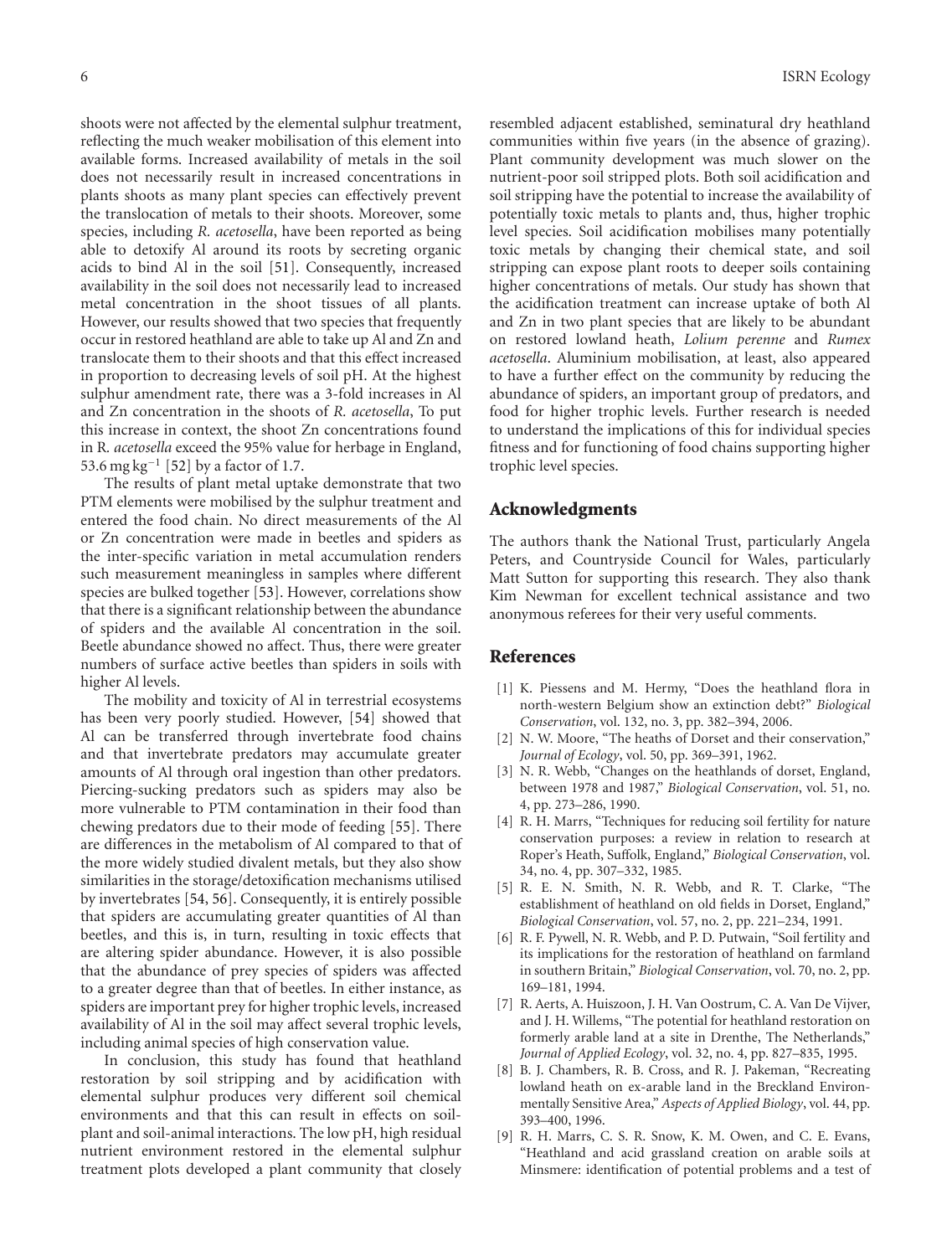cropping to impoverish soils," *Biological Conservation*, vol. 85, no. 1-2, pp. 69–82, 1998.

- [10] S. J. Dunsford, A. J. Free, and A. J. Davy, "Acidifying peat as an aid to the reconstruction of lowland heath on arable soil: a field experiment," *Journal of Applied Ecology*, vol. 35, no. 5, pp. 660–672, 1998.
- <span id="page-6-20"></span>[11] K. M. Owen and R. H. Marrs, "Creation of heathland on former arable land at Minsmere, Suffolk, UK: the effects of soil acidification on the establishment of Calluna and ruderal species," *Biological Conservation*, vol. 93, no. 1, pp. 9–18, 2000.
- [12] K. M. Owen and R. H. Marrs, "The use of mixtures of sulfur and bracken litter to reduce pH of former arable soils and control ruderal species," *Restoration Ecology*, vol. 9, no. 4, pp. 397–409, 2001.
- [13] C. S. Lawson, M. A. Ford, J. Mitchley, and J. M. Warren, "The establishment of heathland vegetation on ex-arable land: the response of Calluna vulgaris to soil acidification," *Biological Conservation*, vol. 116, no. 3, pp. 409–416, 2004.
- <span id="page-6-0"></span>[14] M. Tibbett and A. Diaz, "Are sulfurous soil amendments (S0, Fe(II)SO4, Fe(III)SO4) an effective tool in the restoration of heathland and acidic grassland after four decades of rock phosphate fertilization?" *Restoration Ecology*, vol. 13, no. 1, pp. 83–91, 2005.
- <span id="page-6-1"></span>[15] M. Allison and M. Ausden, "Successful use of topsoil removal and soil amelioration to create heathland vegetation," *Biological Conservation*, vol. 120, no. 2, pp. 225–232, 2004.
- <span id="page-6-2"></span>[16] E. Dorland, L. J. L. Van Den Berg, A. J. Van De Berg, M. L. Vermeer, J. G. M. Roelofs, and R. Bobbink, "The effects of sod cutting and additional liming on potential net nitrification in heathland soils," *Plant and Soil*, vol. 265, no. 1-2, pp. 267–277, 2004.
- <span id="page-6-3"></span>[17] K. M. Owen, R. H. Marrs, C. S. R. Snow, and C. E. Evans, "Soil acidification—the use of sulphur and acidic plant materials to acidify arable soils for the recreation of heathland and acidic grassland at Minsmere, UK," *Biological Conservation*, vol. 87, no. 1, pp. 105–121, 1999.
- <span id="page-6-4"></span>[18] A. Diaz, I. Green, and M. Tibbett, "Re-creation of heathland on improved pasture using top soil removal and sulphur amendments: edaphic drivers and impacts on ericoid mycorrhizas," *Biological Conservation*, vol. 141, no. 6, pp. 1628–1635, 2008.
- <span id="page-6-5"></span>[19] K. J. Walker, P. A. Stevens, D. P. Stevens, J. O. Mountford, S. J. Manchester, and R. F. Pywell, "The restoration and re-creation of species-rich lowland grassland on land formerly managed for intensive agriculture in the UK," *Biological Conservation*, vol. 119, no. 1, pp. 1–18, 2004.
- <span id="page-6-6"></span>[20] R. E. Green and G. H. Griffiths, "Use of preferred nesting habitat of stone curlews *Burhinus oedicnemus* in relation to vegetation structure," *Journal of Zoology*, vol. 233, no. 3, pp. 457–471, 1994.
- <span id="page-6-7"></span>[21] R. E. Green, G. A. Tyler, and C. G. R. Bowden, "Habitat selection, ranging behaviour and diet of the stone curlew (*Burhinus oedicnemus*) in southern England," *Journal of Zoology*, vol. 250, no. 2, pp. 161–183, 2000.
- <span id="page-6-8"></span>[22] S. Cummins and J. O'Halloran, "An assessment of the diet of nestling Stonechats *Saxicola torquata* using compositional analysis," *Bird Study*, vol. 49, no. 2, pp. 139–145, 2002.
- <span id="page-6-9"></span>[23] R. H. W. Langston, S. R. Wotton, G. J. Conway et al., "Nightjar *Caprimulgus europaeus* and woodlark *Lullula* arborea recovering species in Britain?" *Ibis*, vol. 149, no. 2, pp. 250– 260, 2007.
- <span id="page-6-10"></span>[24] A. Kabata-Pendias and H. Pendias, *Trace Elements in Soils and Plants*, CRC Press, Boca Raton, Fla, USA, 2nd edition, 2001.
- <span id="page-6-11"></span>[25] M. E. Sumner and T. Yamada, "Farming with acidity,"

*Communications in Soil Science and Plant Analysis*, vol. 33, no. 15–18, pp. 2467–2496, 2002.

- <span id="page-6-12"></span>[26] S. P. Hopkin and M. H. Martin, "Assimilation of zinc, cadmium, lead and copper by the centipede *Lithobius variegatus* (Chilopoda)," *Journal of Applied Ecology*, vol. 21, no. 2, pp. 535–546, 1984.
- <span id="page-6-13"></span>[27] R. Scheifler, A. Gomot-de Vaufleury, M. L. Toussaint, and P. M. Badot, "Transfer and effects of cadmium in an experimental food chain involving the snail *Helix aspersa* and the predatory carabid beetle Chrysocarabus splendens," *Chemosphere*, vol. 48, no. 6, pp. 571–579, 2002.
- <span id="page-6-14"></span>[28] N. M. Van Straalen, J. H. M. Schobben, and R. G. M. De Goede, "Population consequences of cadmium toxicity in soil microarthropods," *Ecotoxicology and Environmental Safety*, vol. 17, no. 2, pp. 190–204, 1989.
- <span id="page-6-15"></span>[29] S. P. Hopkin, G. N. Hardisty, and M. H. Martin, "The woodlouse Porcellio scaber as a 'biological indicator' of zinc, cadmium, lead and copper pollution," *Environmental Pollution Series B*, vol. 11, no. 4, pp. 271–290, 1986.
- <span id="page-6-16"></span>[30] R. Laskowski and S. P. Hopkin, "Accumulation of Zn, Cu, Pb and Cd in the garden snail (Helix aspersa): implications for predators," *Environmental Pollution*, vol. 91, no. 3, pp. 289– 297, 1996.
- <span id="page-6-17"></span>[31] M. B. Pedersen, E. J. M. Temminghoff, M. P. J. C. Marinussen, N. Elmegaard, and C. A. M. Van Gestel, "Copper accumulation and fitness of Folsomia candida Willem in a copper contaminated sandy soil as affected by pH and soil moisture," *Applied Soil Ecology*, vol. 6, no. 2, pp. 135–146, 1997.
- <span id="page-6-18"></span>[32] K. B. Gongalsky and N. M. van Straalen, "The impact of a metallurgical plant on ground beetle (Coleoptera, Carabidae) communities," in *Pollution Induced Change in Soil Invertebrate Food-Webs*, R. O. Butovsky and N. M. van Straalen, Eds., Vrije Iniversiteit, Amsterdam, The Netherlands, 1999.
- <span id="page-6-19"></span>[33] A. V. Tanasevitch, "The effect of metallurgic smelter pollution on spider communities (Arachnidia, Araneae) preliminary observations," in *Pollution Induced Change in Soil Invertebrate Food-Webs*, R. O. Butovsky and N. M. van Straalen, Eds., vol. 2, Vrije Iniversiteit, Amsterdam, The Netherlands, 1999.
- <span id="page-6-21"></span>[34] R. F. Pywell, N. R. Webb, and P. D. Putwain, "A comparison of techniques for restoring heathland on abandoned farmland," *Journal of Applied Ecology*, vol. 32, no. 2, pp. 400–401, 1995.
- <span id="page-6-22"></span>[35] MAFF (Ministry of Agriculture Fisheries & Food), *Agriculture Development and Advisory Service Reference Book 427. The Analysis of Agricultural Materials*, HMSO, London, UK, 1986.
- <span id="page-6-23"></span>[36] E. O. McLean, "Aluminium," in *Methods of Soil Analysis: Part 2 Chemical and Microbiological Properties*, C. A. Black, D. D. Evans, J. L. White, L. E. Ensminger, and F. E. Clark, Eds., pp. 978–998, American Society of Agronomy, Madison, Wis, USA, 1965.
- <span id="page-6-24"></span>[37] J. S. Knights, F. J. Zhao, S. P. McGrath, and N. Magan, "Longterm effects of land use and fertiliser treatments on sulphur transformations in soils from the Broadbalk experiment," *Soil Biology and Biochemistry*, vol. 33, no. 12-13, pp. 1797–1804, 2001.
- <span id="page-6-25"></span>[38] S. R. Olsen, C. V. Cole, F. S. Watanbe, and L. A. Dean, *Estimation of Available Phosphorous in Soil by Extraction with Sodium Bicarbonate*, United States Department of Agriculture, Washington, DC, USA, 1954.
- <span id="page-6-26"></span>[39] J. Murphy and J. P. Riley, "A modified single solution method for the determination of phosphate in natural waters," *Analytica Chimica Acta*, vol. 27, no. C, pp. 31–36, 1962.
- <span id="page-6-27"></span>[40] K. R. Clark and R. M. Warwick, *Changes in Marine Communities: An Approach to Statistical Analysis and Interpretation*, PRIMER-E, Plymouth, UK, 2nd edition, 2001.